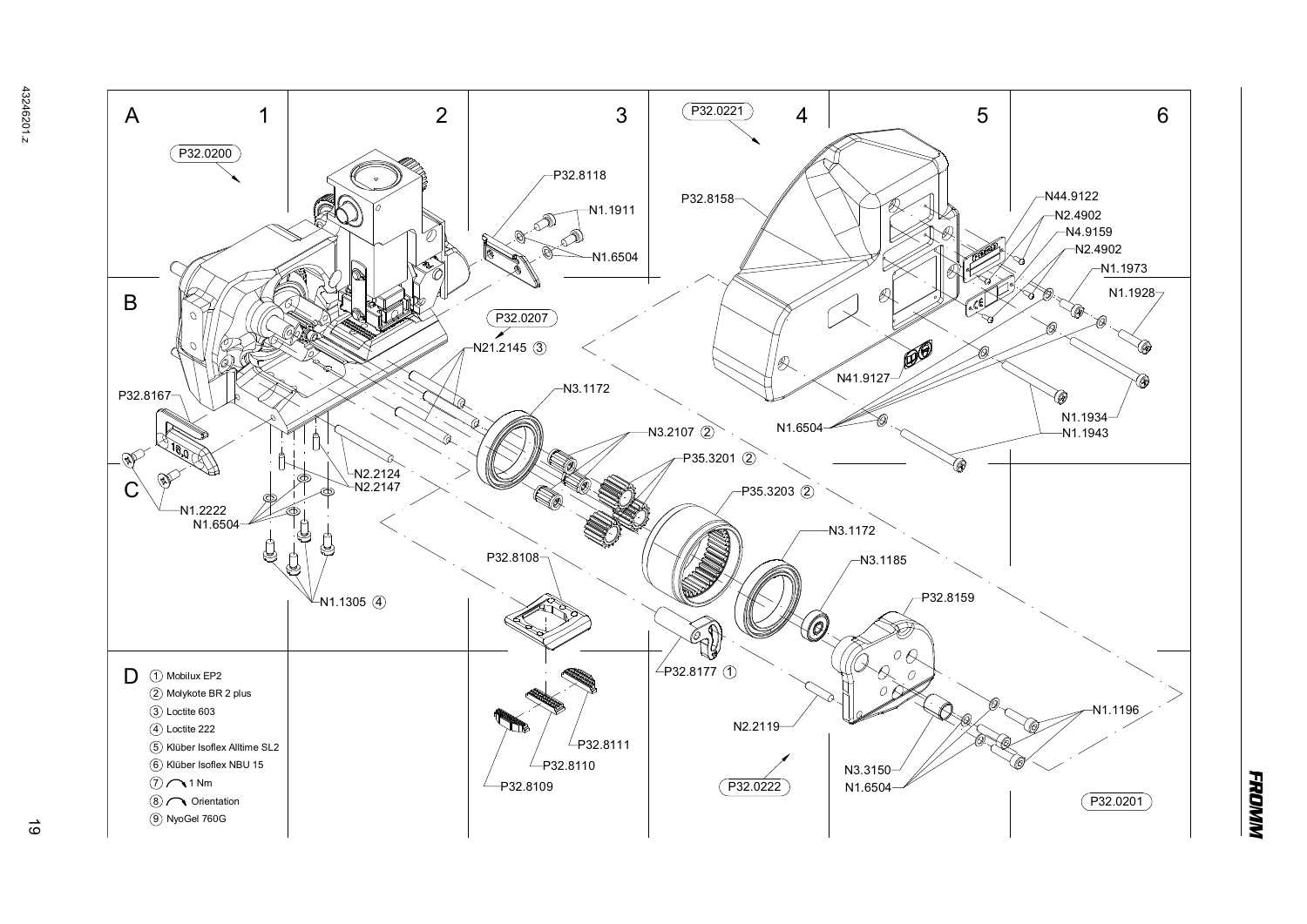

**FRONNY**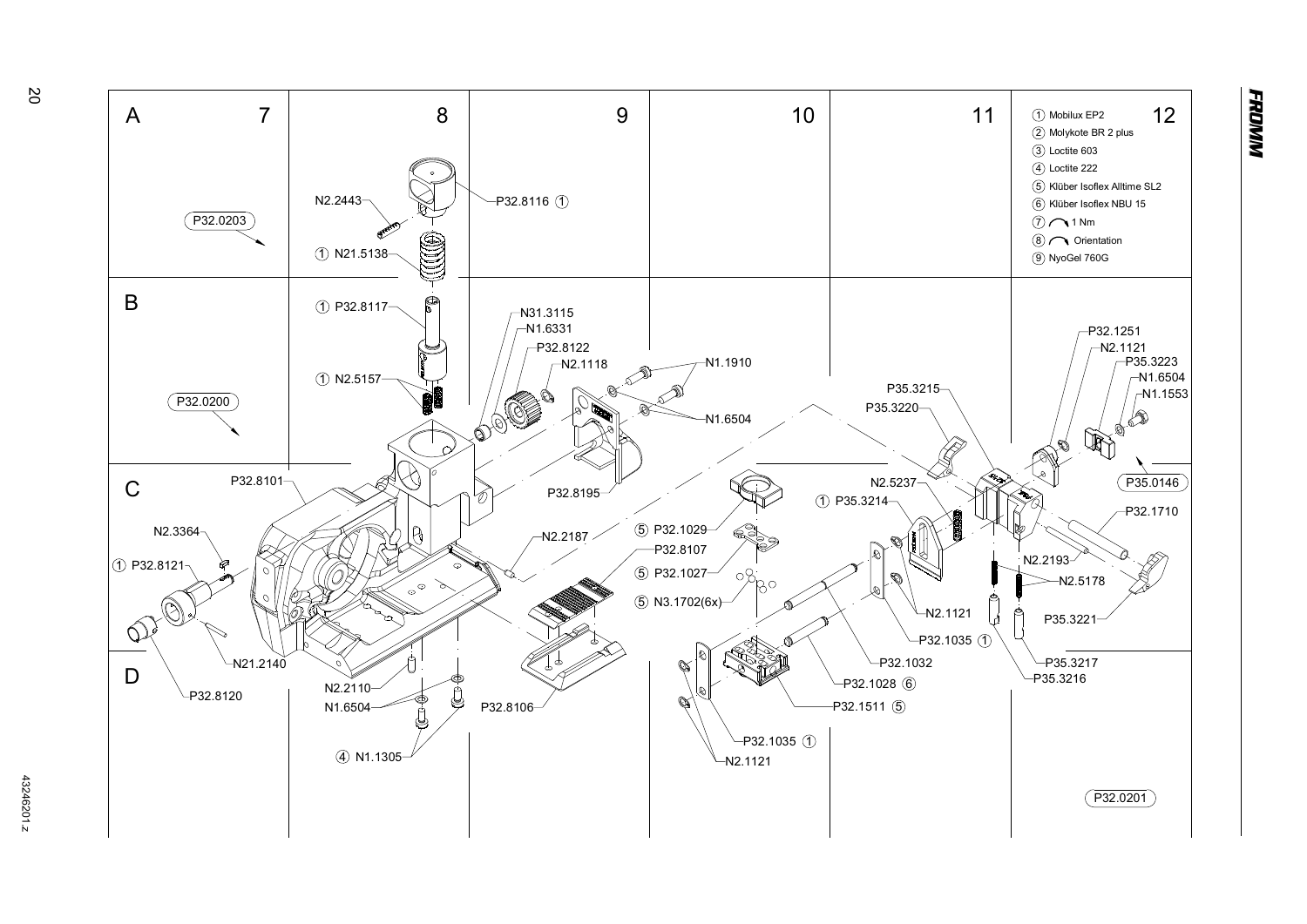